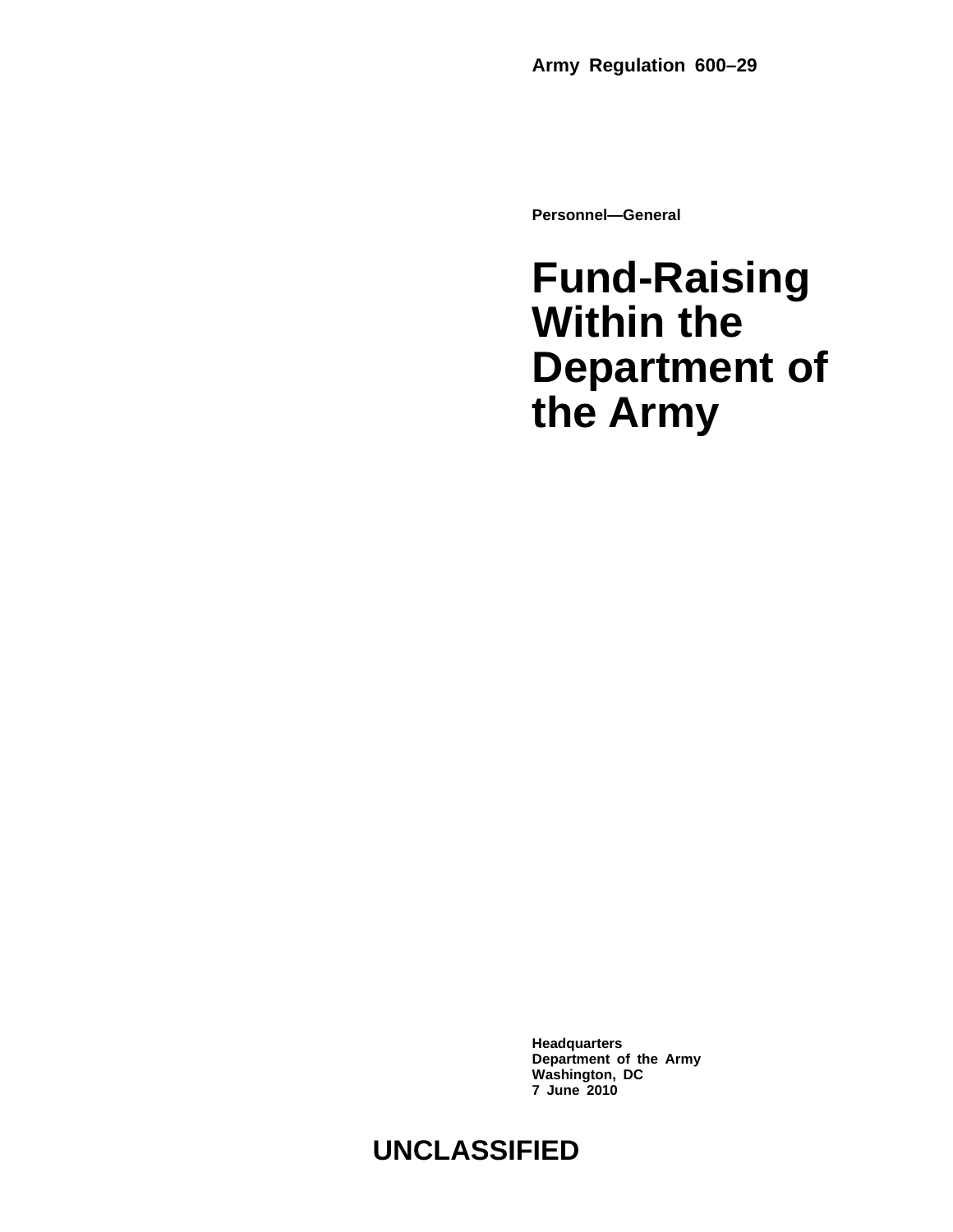# *SUMMARY of CHANGE*

AR 600–29 Fund-Raising Within the Department of the Army

This major revision, dated 7 June 2010--

- o Specifically defines policy, procedures, and responsibilities pertaining to all aspects of fund-raising in support of the annual Combined Federal Campaign, including which fund-raising practices are specifically permitted and which are prohibited in accordance with 5 CFR 950 and Department of Defense guidance (throughout).
- o Updates general policy for administering the Combined Federal Campaign, Army Emergency Relief, and all other fund-raising activities within the Department of the Army (throughout).
- o Identifies key management test questions that must be evaluated once every 5 years (para B-4).
- o Makes administrative changes (throughout).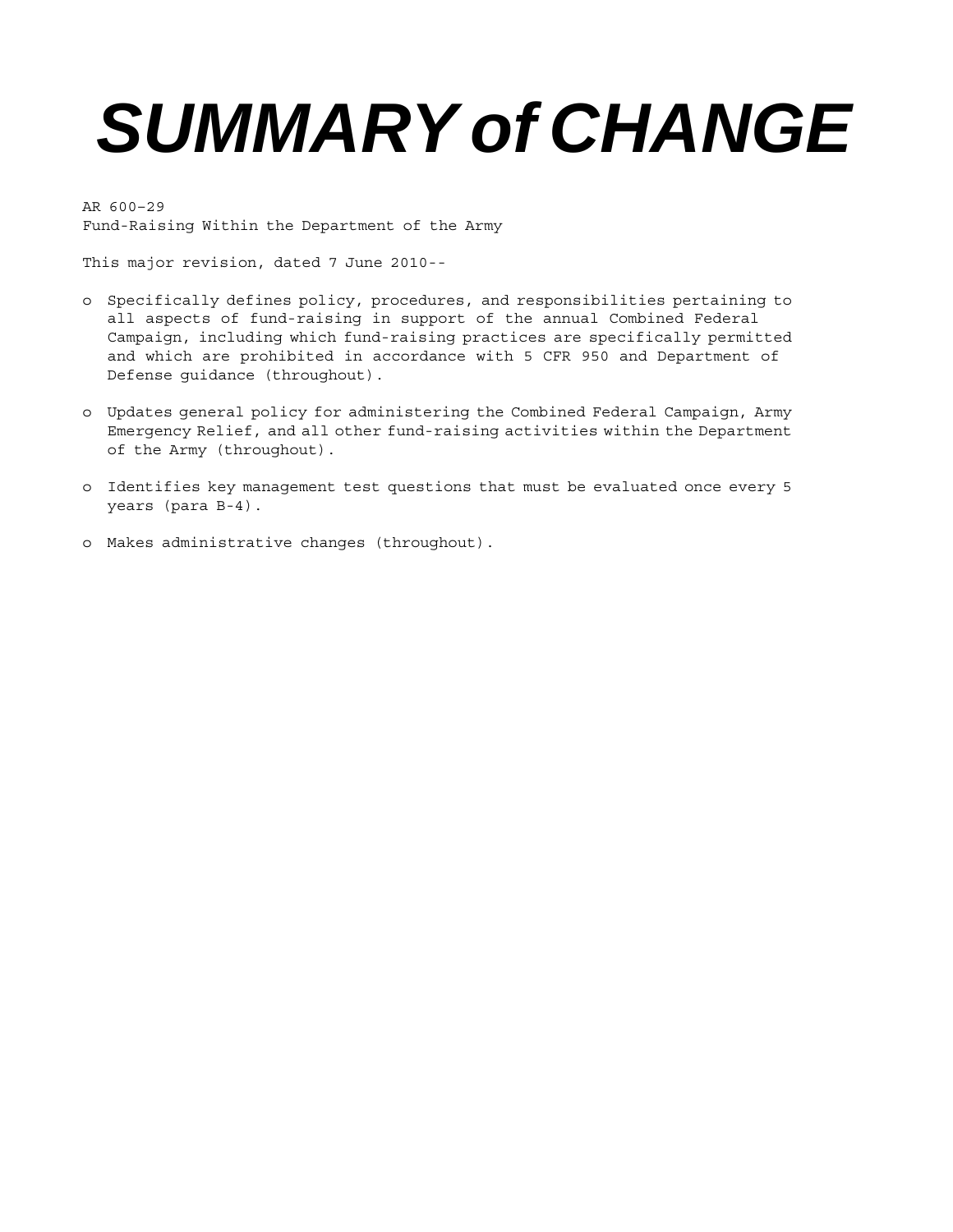**Headquarters Department of the Army Washington, DC 7 June 2010**

#### **\*Army Regulation 600–29**

**Effective 7 July 2010**

#### **Personnel—General**

#### **Fund-Raising Within the Department of the Army**

**Proponent and exception authority.**

By Order of the Secretary of the Army:

GEORGE W. CASEY, JR. General, United States Army Chief of Staff

Official:

Forne E JOYCE E. MORROW Administrative Assistant to the Secretary of the Army

**History.** This publication is a major revision.

**Summary.** This regulation updates general policy for administering all fund-raising activities within the Department of the Army. It implements guidance in DODI 5035.05.

**Applicability.** This regulation applies to the Active Army, the Army National Guard/Army National Guard of the United States, and the U.S. Army Reserve, unless otherwise stated.

The proponent of this regulation is the Administrative Assistant to the Secretary of the Army. The proponent has the authority to approve exceptions or waivers to this regulation that are consistent with controlling law and regulations. The proponent may delegate this approval authority, in writing, to a division chief within the proponent agency or its direct reporting unit or field operating agency, in the grade of colonel or the civilian equivalent. Activities may request a waiver to this regulation by providing justification that includes a full analysis of the expected benefits and must include formal review by the activity's senior legal officer. All waiver requests will be endorsed by the commander or senior leader of the requesting activity and forwarded through their higher headquarters to the policy proponent. Refer to AR 25-30 for specific guidance.

**Army internal control process.** This r egulation contains management control provisions and identifies key management controls that must be evaluated (see appendix B).

**Supplementation.** Supplementation of this regulation and establishment of command and local forms are prohibited without prior approval from the Administrative Assistant to the Secretary of the Army, 105 Army Pentagon, Washington, DC 20310-0105.

**Suggested improvements.** Users are invited to send comments and suggested improvements on DA Form 2028 (Recommended Changes to Publications and Blank Forms) directly to the Office of the Administrative Assistant to the Secretary of the Army (AARP-ZA), Taylor Building, 2511 Jefferson Davis Highway, Arlington, VA 22202–3926.

**Distribution.** This publication is available in electronic media only and is intended for command levels C, D, and E for the Active Army, the Army National Guard/Army National Guard of the United States, and the U.S. Army Reserve.

**Contents** (Listed by paragraph and page number)

#### **Chapter 1**

**Introduction,** *page 1* Purpose • 1–1, *page 1* References • 1–2, *page 1* Explanation of abbreviations and terms • 1–3, *page 1* Responsibilities • 1–4, *page 1* Authorized fund-raising activities • 1–5, *page 1* Authorized Combined Federal Campaign fund-raising • 1–6, *page 1* Authorized non-Combined Federal Campaign fund-raising • 1–7, *page 1* Conflict avoidance • 1–8, *page 2* Voluntary giving • 1–9, *page 2* Prohibited fund-raising activities • 1–10, *page 2* Official endorsements • 1–11, *page 3*

AR 600-29 • 7 June 2010 **i** 

<sup>\*</sup>This regulation supersedes AR 600–29, dated 1 June 2001.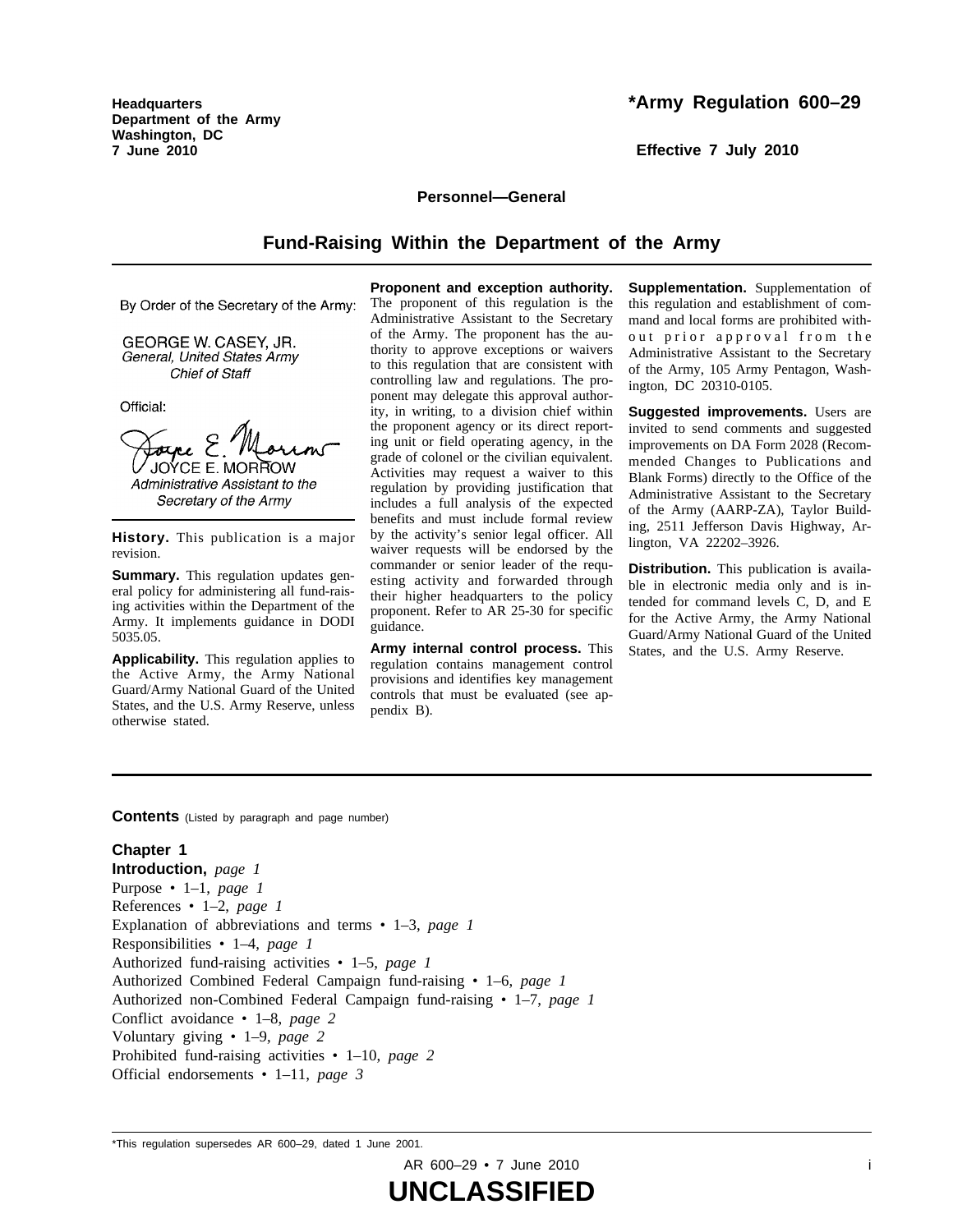#### **Contents—Continued**

Soliciting money on the job • 1–12, *page 3*

#### **Chapter 2**

#### **Combined Federal Campaign—Introduction,** *page 3*

Background • 2–1, *page 3* Legal authority • 2–2, *page 3* Scope of the campaign • 2–3, *page 3* Authorized Combined Federal Campaign agencies • 2–4, *page 3*

#### **Chapter 3**

#### **Combined Federal Campaign—Policy,** *page 4*

Objective • 3–1, *page 4* Combined Federal Campaign solicitations • 3–2, *page 4* Prohibited Combined Federal Campaign fund-raising activities • 3–3, *page 4* Voluntary giving • 3–4, *page 4*

#### **Chapter 4**

#### **Campaign Organization,** *page 4*

Campaign support • 4–1, *page 4* Campaign duties • 4–2, *page 5* The campaign chairperson • 4–3, *page 5* The campaign vice chairperson • 4–4, *page 5* The campaign administrator • 4–5, *page 5* The communications chairperson • 4–6, *page 6* The logistical chairperson • 4–7, *page 6* The training chairperson • 4–8, *page 6* The finance chairperson • 4–9, *page 6* The campaign coordinator • 4–10, *page 6* The campaign keyworker • 4–11, *page 7*

#### **Chapter 5**

#### **Authorized Combined Federal Campaign Fund-Raising Techniques,** *page 7*

Fund-raising practices • 5–1, *page 7* Dollar goals • 5–2, *page 7* Publicity • 5–3, *page 7* Awards • 5–4, *page 8*

#### **Appendixes**

**A.** References, *page 9*

**B.** Management Control Evaluation Checklist, *page 11*

#### **Glossary**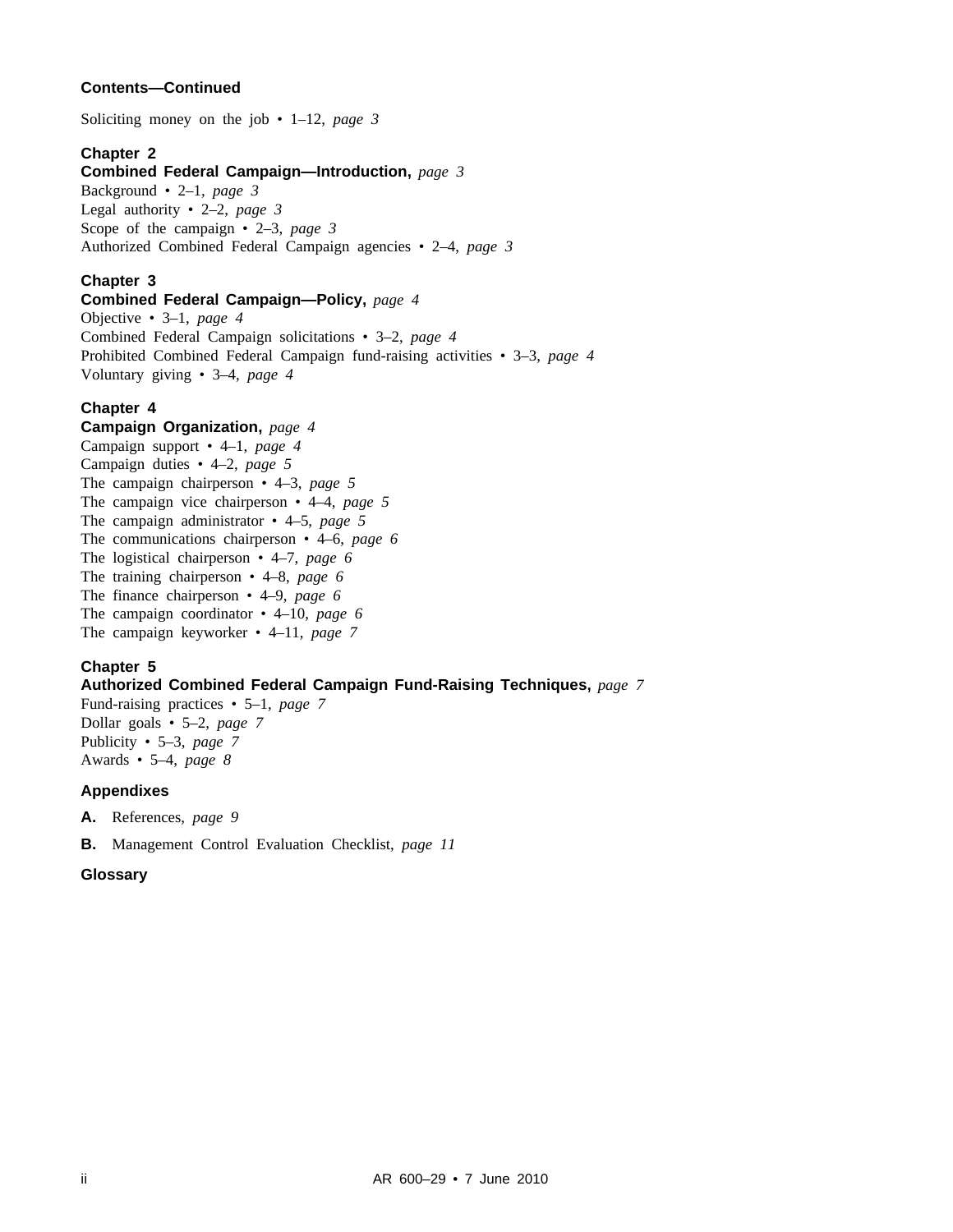#### **Chapter 1 Introduction**

#### **1–1. Purpose**

This regulation prescribes general policy for administering all fund-raising activities within the Department of the Army (DA). Also, it specifically defines policy, procedures, and responsibilities for fund-raising in support of the Combined Federal Campaign (CFC) and complies with public law and guidance from the U.S. Office of Personnel Management (OPM) and the Department of Defense (DOD).

#### **1–2. References**

Required and related publications and prescribed and referenced forms are listed in appendix A.

#### **1–3. Explanation of abbreviations and terms**

Abbreviations and special terms used in this regulation are explained in the glossary.

#### **1–4. Responsibilities**

*a.* The Administrative Assistant to the Secretary of the Army will oversee the organization, conduct, and administration of CFC fund-raising within the DA National Capital Region.

*b.* Commanders of Army Commands and subordinate commands in their areas of responsibility will cooperate with representatives of the Local Federal Coordinating Committee, the Principal Combined Fund Organization, and representatives of other Federal agencies, as appropriate, in the arrangements for conducting the CFC as necessary to meet the requirements of this regulation.

*c.* Commanders of Army Service Component Commands outside the continental United States (except Alaska, Hawaii, the Commonwealth of Puerto Rico, and the U.S. Virgin Islands) will conduct CFC fund-raising campaigns within their area of responsibility in accordance with DODI 5035.05.

*d.* All Army commanders within their area of responsibility will organize, conduct, and administer other authorized fund-raising campaigns within DA.

#### **1–5. Authorized fund-raising activities**

For the purposes of this regulation, the following fund-raising activities are authorized within DA.

*a.* Fund-raising for the CFC.

*b.* Non-CFC fund-raising (for specific information see para 1–7).

#### **1–6. Authorized Combined Federal Campaign fund-raising**

The Director, OPM has authorized CFC as the only fund-raising for the general public that the Army may officially support. The Combined Federal Campaign must be conducted in accordance with the guidelines in this regulation.

#### **1–7. Authorized non-Combined Federal Campaign fund-raising**

The general rule is that fund-raising in a personal capacity is prohibited in the workplace because it tends to disrupt work, compete with CFC for donations, promote an abuse of authority by superiors in relation to subordinates, and cause subordinates to contribute in order to seek favor with their supervisor. However, certain limited non-CFC fundraising activities are allowed when done in compliance with this regulation.

*a. Fund-raising approved by U.S. Office of Personnel Management for an emergency or disaster appeal.* During emergency or disaster relief efforts (such as Victims of the Asian Earthquake and Tsunami Disaster and Hurricane Katrina), OPM may authorize special approval for fund-raising efforts.

*b. Fund-raising in support of the Army Emergency Relief.* Apart from CFC and OPM-approved fund-raising for an emergency or disaster appeal, the Army Emergency Relief (AER) annual campaign is the only fund-raising the Army may conduct Armywide. Fund-raising in support of AER must be conducted in accordance with AR 930–4 and the general provisions of this regulation.

*c. Local fund-raising.* Provided no on-the-job fund-raising is involved, the following fund-raising activities may be authorized locally:

(1) Fund-raising conducted by organizations composed primarily of Army personnel or their Family members (including installation morale, welfare, and recreation activities, as provided in AR 215–1), among their own members (contractor employees cannot be members of these organizations), only to benefit welfare funds for their own members, and conducted in accordance with the general provisions of this regulation. These organizations also include informal funds, such as cup and flower funds, which must be conducted in accordance with AR 600–20. The commanders of Army Commands and the heads of Army organizations may designate areas that are outside the Federal workplace, may support or authorize the support of such fund-raising, and may provide limited logistical support (facilities and equipment) in accordance with DOD 5500.7–R. This provision includes fund-raising activities such as bake sales, car washes, and other minor events to raise unit funds in support of an organization day or other activities.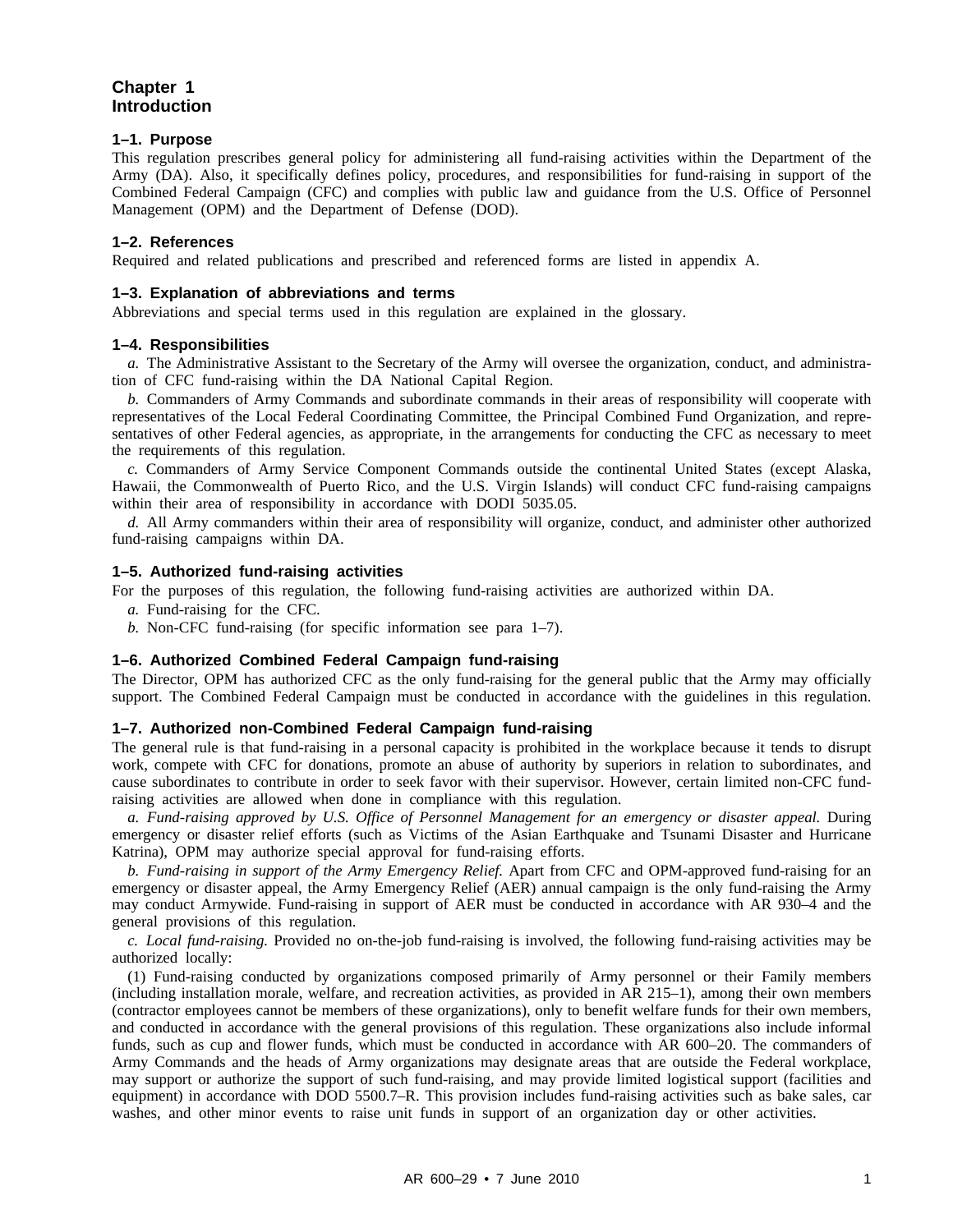(2) Fund-raising for Army museums done in conjunction with private museum foundations must be performed in accordance with the provisions of this regulation, AR 210–22, and AR 870–20.

(3) Occasional fund-raising in support of Family Readiness Groups in accordance with AR 608–1, command authorization of informal funds in accordance with AR 600–20, and other official fund-raising by organizations composed primarily of DOD or DA employees or their Family members when fund-raising among their own members or Family members for the benefit of their own welfare funds in accordance with DOD 5500.7–R. These fund-raising activities must receive the approval of the garrison commander in coordination with the local Staff Judge Advocate General and comply with the aforementioned regulations.

(4) Occasional fund-raising in support of on-post private organizations and other limited fund-raising activities to assist those in need may be authorized by garrison commanders and heads of organizations, provided such activities are consistent with the general provisions of this regulation and the activities have been coordinated with the local Staff Judge Advocate General or other legal counsel. Fund-raising in support of on-post organizations must comply with the provisions of AR 210–22. These fund-raising activities may include the use of "poppies" or other similar tokens by veterans' organizations, or the placement of collection boxes in public use areas of Federal buildings or installations for the voluntary donation of foods or in-kind items for charitable causes.

*d. Religious fund-raising.* Fund-raising by religious organizations or their affiliates is authorized only in connection with religious services and must be conducted in accordance with AR 165–1.

#### **1–8. Conflict avoidance**

Fund-raising solicitations conducted by organizations composed of civilian employees or members of the uniformed Services among their own members for organizational support, or for the benefit of specific member welfare funds, are permitted and may be conducted in the workplace. However, such solicitations should be limited in number and scope during the official CFC period to minimize competition with CFC.

#### **1–9. Voluntary giving**

The principle of true voluntary giving is fundamental to DA fund-raising activities and will be practiced during authorized fund-raising activities. Actions that do not allow free choice or create the appearance that employees do not have free choice to give or not give are contrary to Army policy and will not be permitted. Each military and civilian member of DA has the following rights:

- *a.* To give or not give as the individual chooses.
- *b.* To disclose his or her contribution or keep it confidential.
- *c.* To make contributions in the form of cash, check, or payroll withholding.
- *d.* To participate or not to participate in any innovative promotional event and activity.

#### **1–10. Prohibited fund-raising activities**

This section is applicable to all Army fund-raising. (See para 3–3 for specific guidance on prohibited CFC fund-raising activities.) A prohibited fund-raising activity is any practice that involves compulsion, coercion, or other action that is contrary to the concept of true voluntary giving. These prohibited actions include, but are not limited to—

*a.* Solicitation of employees by their commander, supervisor, or any individual in their supervisory chain of command during CFC or any other fund-raising activity that provides such options. Commanders and heads of organizations are permitted and encouraged to show support by performing the usual activities associated with the campaign kickoff or by endorsing the campaign through memorandums, employee newsletters, or other routine communications with employees.

*b.* Supervisory inquiries about whether an employee chose to contribute, the amount contributed, or the organization(s) the employee contributed to. The fact of participation or nonparticipation may not be entered into an individual's performance appraisal or evaluation report. This restriction should not be confused with the objective of achieving 100–percent contact with all employees. Each member of DA will be given the opportunity to contribute.

*c.* Fair-share giving guides, when provided in CFC campaign materials, will not be represented or interpreted as individual assessments, quotas, or goals.

*d.* Developing and using lists of either noncontributors or contributors for purposes other than the routine collection and forwarding of contributions and allotments.

*e.* For military members, granting special favors, privileges, or entitlements, such as special passes, leave privileges, or the wearing of civilian clothing, that are inducements to contribute. Establishment of an express or implied requirement to contribute as a condition precedent to normal career progression, or to the granting of normal privileges and entitlements, violates the letter and spirit of this regulation. These restrictions do not apply to the presentation of awards, special recognition, or rewards such as letters of commendation for exceptional performance in the organization or administration of a campaign.

*f.* Harassing an individual through continued discussions, meetings, orientations, "counseling," or other methods to cause an individual to change his or her decision to give or not give. This restriction does not prohibit a keyworker from following up on a solicitation when, during the initial contact, the individual solicited had not indicated a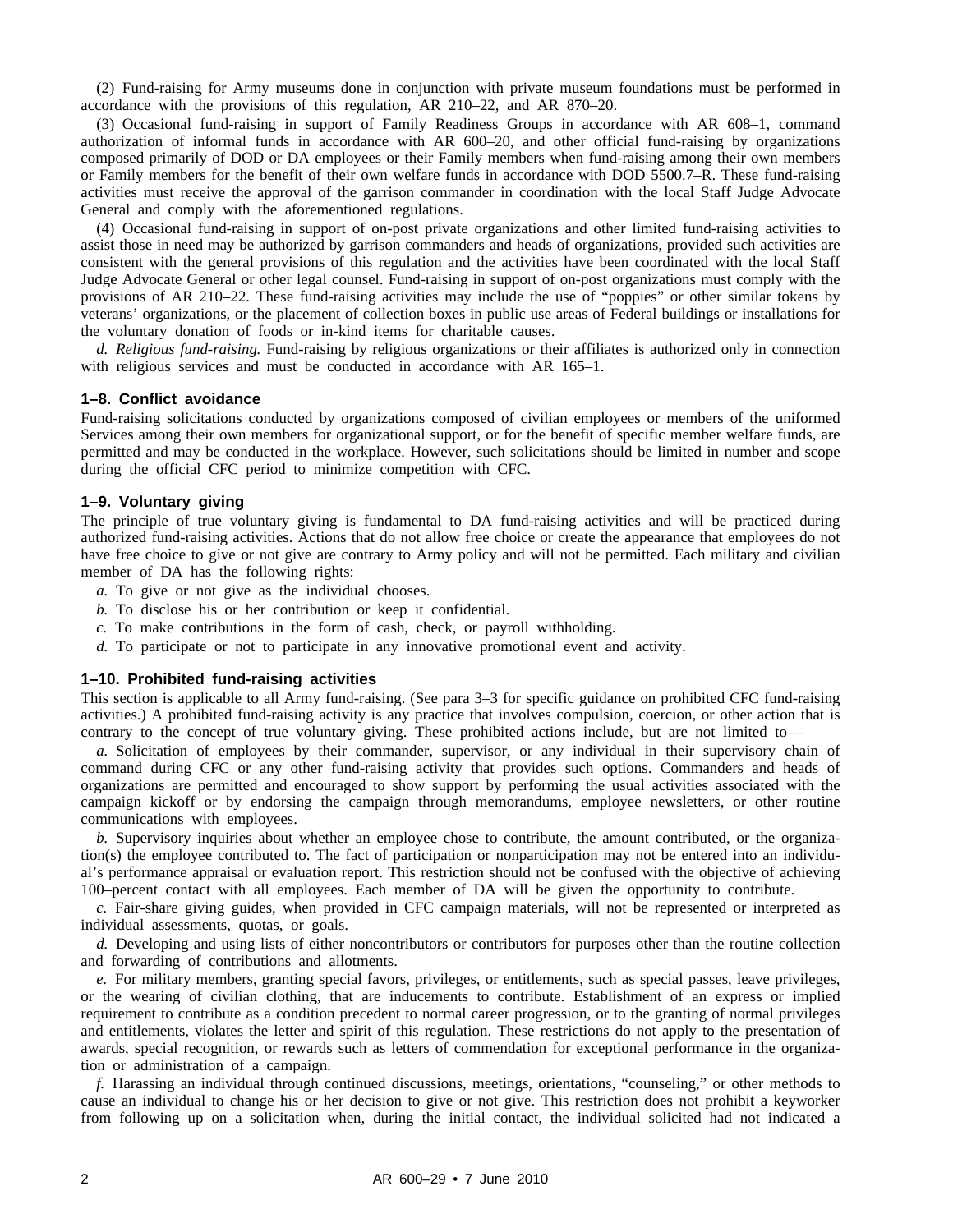decision, preferred to delay the decision until a later time, or was otherwise undecided. Once the decision to give or not give has been made, the keyworker is not permitted any further contact for the purpose of obtaining a contribution unless requested by the individual solicited.

*g.* Telling or leading an individual to believe, either directly or indirectly, that he/she is the only one, or one of a small number of people, preventing the achievement of an organizational goal, whether it is a participatory goal or a monetary goal.

*h.* Soliciting government contractors.

#### **1–11. Official endorsements**

Department of the Army officials may officially endorse only CFC; other fund-raising specifically approved by the Director, OPM; the AER annual campaign; and local fund-raising on behalf of organizations, including Army morale, welfare, and recreation nonappropriated fund activities. Endorsements may include support for the fund-raising effort by performing the usual activities associated with a campaign kickoff at public appearances or the use of the official's name, title, and position in memorandums, employee newsletters, or other routine communications to promote the fund-raising. Department of the Army officials may not endorse other local fund-raising authorized under the provisions of AR 210–22 on behalf of particular private organizations.

#### **1–12. Soliciting money on the job**

*a.* Only CFC and AER may solicit on the job for a monetary contribution or a pledge of a monetary contribution. Under certain limited circumstances and only when approved by the Director, OPM, governmentwide emergency appeals for disaster relief may be authorized. An example of a governmentwide appeal is the relief effort for the Southeast Asia tsunami.

*b.* The only other solicitations that Army personnel may be authorized to officially participate in are solicitations for commercial sponsorship for morale, welfare, and recreation activities in accordance with AR 215–1 and collecting for a gift to an official superior on special, infrequent occasions, such as retirement, in accordance with 5 CFR 2635.304 and DOD 5500.7–R.

#### **Chapter 2 Combined Federal Campaign—Introduction**

#### **2–1. Background**

The Combined Federal Campaign was developed in response to Federal employee wishes for a single campaign to reduce administrative expenditures; permit voluntary payroll withholding for contributions; and better support local, national, and international health, welfare, and philanthropic organizations. The Combined Federal Campaign, an annual on-the-job solicitation, is the only authorized method of fund-raising for recognized voluntary agencies. The Combined Federal Campaign normally is conducted in those locations that include a population of 300 or more Federal civilian and military personnel.

#### **2–2. Legal authority**

Legal authority for the Federal Fund-Raising Program is Executive Order 12353 as amended by Executive Order 12404 and Public Law 100–202. The Director, OPM approves the rules and regulations that govern fund-raising within the Federal Government and provides the system for administering CFC.

#### **2–3. Scope of the campaign**

The Combined Federal Campaign is conducted Armywide. In the 50 United States and the Commonwealth of Puerto Rico, the campaign is known as CFC. It is known as the DOD Combined Federal Campaign-Overseas (CFC-O) at all overseas locations where Federal personnel are employed or stationed.

#### **2–4. Authorized Combined Federal Campaign agencies**

Organizations participating in CFC represent a majority of the nation's health and social welfare agencies working to help people in need of their specialties at home and around the world. The eligibility of national and local health and social welfare agencies for inclusion in the campaign is prescribed by 5 CFR 950.201 and 5 CFR 950.204.

*a.* On-post Family support and youth activities programs authorized by the garrison commander may be supported with CFC funds. Certification and application for support must be made by the commander to the Local Federal Coordinating Committee. Early application is highly recommended. Specific criteria for application can be obtained from the local committee. Each year, the Director, OPM will issue a timetable for conducting eligibility hearings and processing appeals.

*b.* For overseas locations, see DODI 5035.05. The Combined Federal Campaign–Overseas does not involve participation of "local" charitable organizations, unlike campaigns located within the United States. Therefore DOD family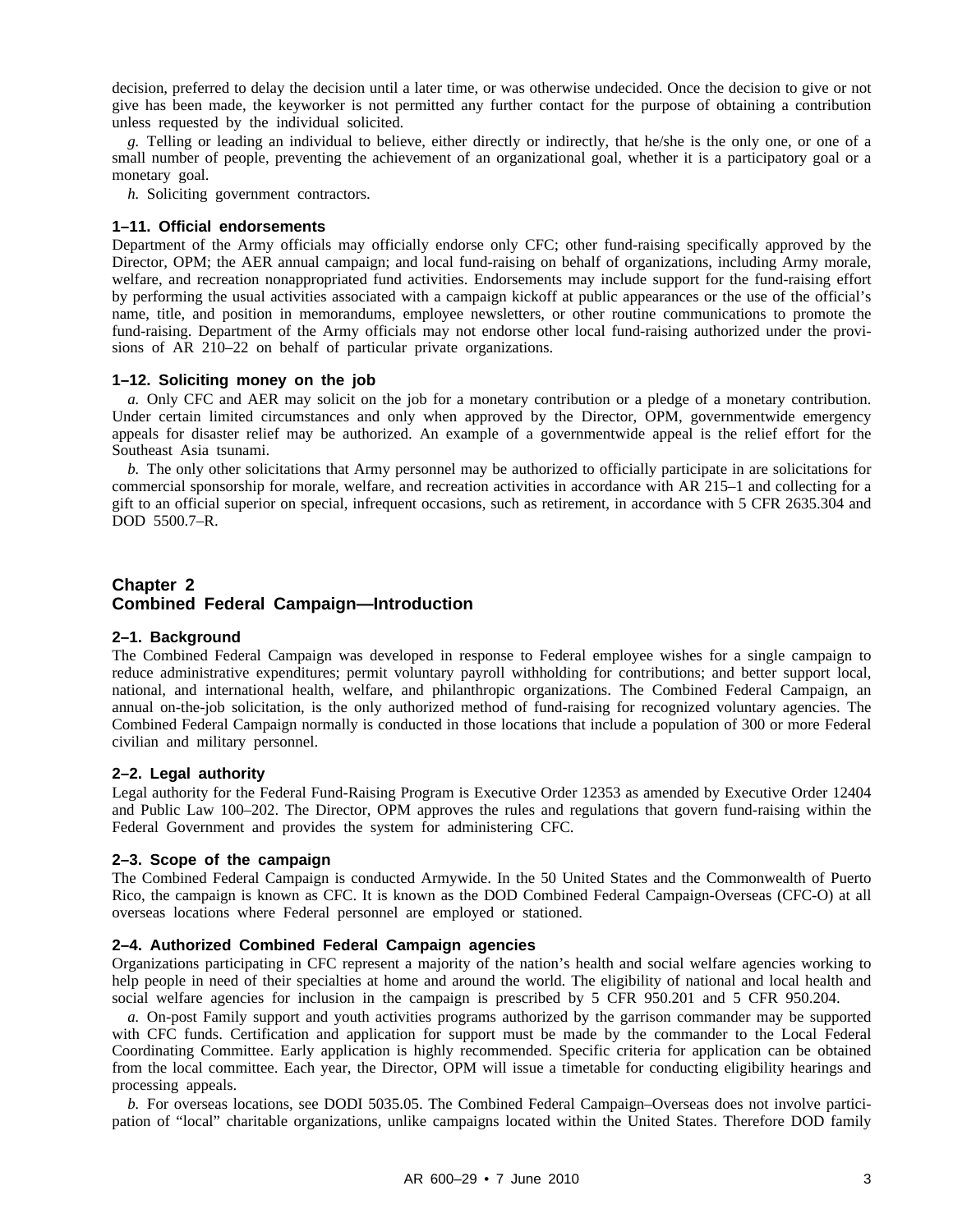support and youth programs established in overseas locations are directly eligible for individual-designated CFC-O donations and will also be provided support from undesignated CFC-O funds. (Family support and youth programs are those that improve the quality of life at each installation.) The installation commander will determine the distribution of funds to eligible activities. These monies will be taken from undesignated funds and distributed quarterly by the Principal Combined Fund Organization.

#### **Chapter 3 Combined Federal Campaign—Policy**

#### **3–1. Objective**

Local, national, and international charitable, emergency relief, and philanthropic organizations depend on voluntary contributions to achieve their objectives. As citizens and members of the community, DA military and civilian personnel share the responsibility for supporting these activities and enjoying their benefits. Each military and civilian member of the Army will be given the opportunity, through on-the-job solicitation, to contribute voluntarily to recognized organizations under the policies and procedures in this regulation.

*a.* Each military and civilian member of DA will be given the opportunity to decide whether to contribute to CFC. *b.* Commanders at all echelons will give strong support and leadership to the annual CFC fund-raising drive and ensure compliance with the spirit and intent of this regulation.

#### **3–2. Combined Federal Campaign solicitations**

The most common form of CFC solicitation is the request for a monetary donation or pledge. To aid CFC fund-raising, innovative promotional events and activities such as car washes, raffles, bake sales, carnivals, athletic events, or races are permitted during the annual campaign period, consistent with DOD 5500.7–R. For all approved special fund-raising events, the donor must have the option of designating to a particular organization or federation, or be advised that the donation will be counted as an undesignated contribution and distributed as specified in paragraph 3–4.

*a.* Direct solicitations of employees for CFC will occur during duty hours. Methods of solicitation will permit true voluntary giving. An individual may not be solicited for multiple anonymous contributions for the purpose of representing that more than one gift was received. Multiple anonymous contributions from the same individual will be reported as one contribution.

*b.* Solicitations for CFC will begin annually on or after 1 September. The Local Federal Coordinating Committee will establish campaign dates, which may be extended as local conditions require, in accordance with 5 CFR 950.102.

#### **3–3. Prohibited Combined Federal Campaign fund-raising activities**

*a.* DOD 5500.7–R, Section 3, paragraph 2–302, prohibits gambling on government property or while on official duty. All lottery type games, door prizes, and similar events must be designed to avoid gambling. To be considered gambling, a game must have the following three elements:

- (1) The payment of money or something of value.
- (2) The game must be a game of chance.
- (3) The game must offer a reward or prize.

*b.* For example, holding a drawing (using CFC pledge cards) is not gambling as long as it is made clear to the participants that a contribution (pledge) is not required to enter the drawing (therefore para *a*(1) is not satisfied). Care must be taken to ensure that fundraisers clearly indicate that a contribution is not required.

*c.* Emphasizing a specific individual agency or group of agencies over others within the CFC campaign is prohibited. All voluntary agencies and federations participating in CFC will be promoted equally (see para 5–3*e*(2) for additional information).

#### **3–4. Voluntary giving**

In accordance with paragraph 1–9*a* through 1–9*d*, military and civilian members of DA have the right to select or designate which agency, agencies, or federation(s) will receive their CFC contributions. Undesignated contributions will become part of the undesignated funds pool and will be distributed according to a formula approved by the Director, OPM and publicized before the campaign.

#### **Chapter 4 Campaign Organization**

#### **4–1. Campaign support**

Commanders will support the local CFC fund drive by ensuring that the following steps are taken: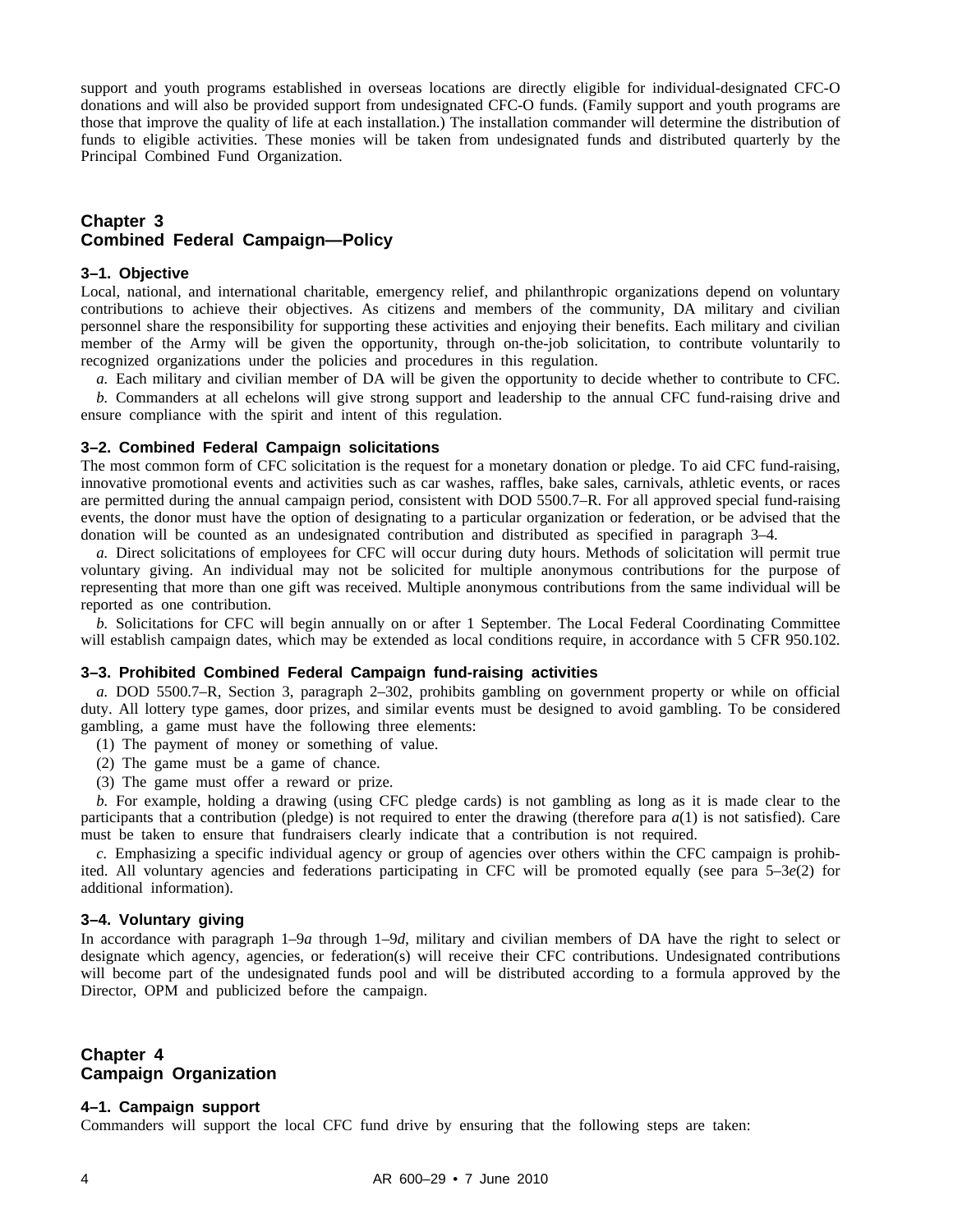*a.* Coordination with the local Principal Combined Fund Organization, which is the federated group or combination of groups, or a voluntary agency selected by the Local Federal Coordinating Committee to administer the local campaign.

*b.* Provide personnel to support the campaign. Because the campaign is official business, campaign workers will be allowed sufficient duty time to conduct campaign duties.

*c.* Essential preliminary planning and activation of an effective campaign organization. Preliminary planning includes—

(1) Briefing senior leadership, emphasizing that the campaign is a social and civic responsibility as well as official Army business.

(2) Selecting a campaign chairperson and vice chairperson. The commander also ensures the designation of a campaign administrator and, if required, a campaign executive committee. Depending on the size of the command, installation, or activity, the campaign executive committee may consist of chairpersons for communications, logistics, finance, training, and other areas.

#### **4–2. Campaign duties**

Clear assignment of duties for administration, general publicity, kickoff rallies, information meetings, special fundraising events, and person-to-person solicitation is necessary to effectively conduct the campaign, supervisory followup, and progress reporting at each echelon of the campaign organization. Few or many individuals may share these duties depending on the size of the organization.

#### **4–3. The campaign chairperson**

The campaign chairperson is usually the command, installation, garrison, or activity commander. Their personal involvement is essential to the success of the campaign. The commander may select a vice chairperson to perform some of the chairperson's duties, which include—

*a.* Approving the command, installation, or activity goal.

*b.* Encouraging senior leadership, by example, to support and endorse the campaign. Campaigns are successful in direct proportion to the involvement of the commanders and senior leaders.

*c.* Appearing at the campaign kickoff or start-of-campaign rally and other campaign events to demonstrate personal support.

*d.* Endorsing the campaign by writing a letter or memorandum to all employees urging them to familiarize themselves with the participating voluntary agencies and their programs, and asking employee support for CFC.

*e.* Reviewing campaign progress regularly so that adjustments in strategy, if required, can be implemented.

*f.* Participating in a victory or recognition ceremony to conclude the campaign in a positive manner and build support for future campaigns.

#### **4–4. The campaign vice chairperson**

The campaign vice chairperson is selected by the commander and is usually a senior staff member. The vice chairperson assists the commander and works directly with the campaign administrator.

#### **4–5. The campaign administrator**

The campaign administrator, sometimes called the campaign manager, is the individual most familiar with the fundamentals and policies of CFC. The campaign administrator assumes the leadership duties for the campaign, bringing together the necessary resources to carry out the campaign. Duties typically include—

*a.* Developing objectives, themes, strategies, schedules, and so on in conjunction with the Principal Combined Fund Organization and the campaign executive committee.

*b.* Activating all levels of the command, installation, or activity campaign organization.

*c.* Conducting in-progress or status briefings for senior leadership.

*d.* Organizing a kickoff or start-of-campaign rally for campaign workers at the command, installation, or activity level before the start of the solicitation period.

*e.* Starting the campaign on time and remaining on schedule.

*f.* Administering the campaign records. The campaign requires the development and maintenance of certain records and rosters for financial accountability and campaign reporting purposes. Records should be maintained until the final audit is complete. Use of CFC records for any purpose other than campaign administration and fund accountability is strictly prohibited.

*g.* Identifying and resolving campaign difficulties.

*h.* Reporting the in-progress status and final results of the campaign to the campaign chairperson and Principal Combined Fund Organization or local CFC headquarters as required.

*i.* Analyzing and evaluating all aspects of the campaign to determine areas where the campaign was successful and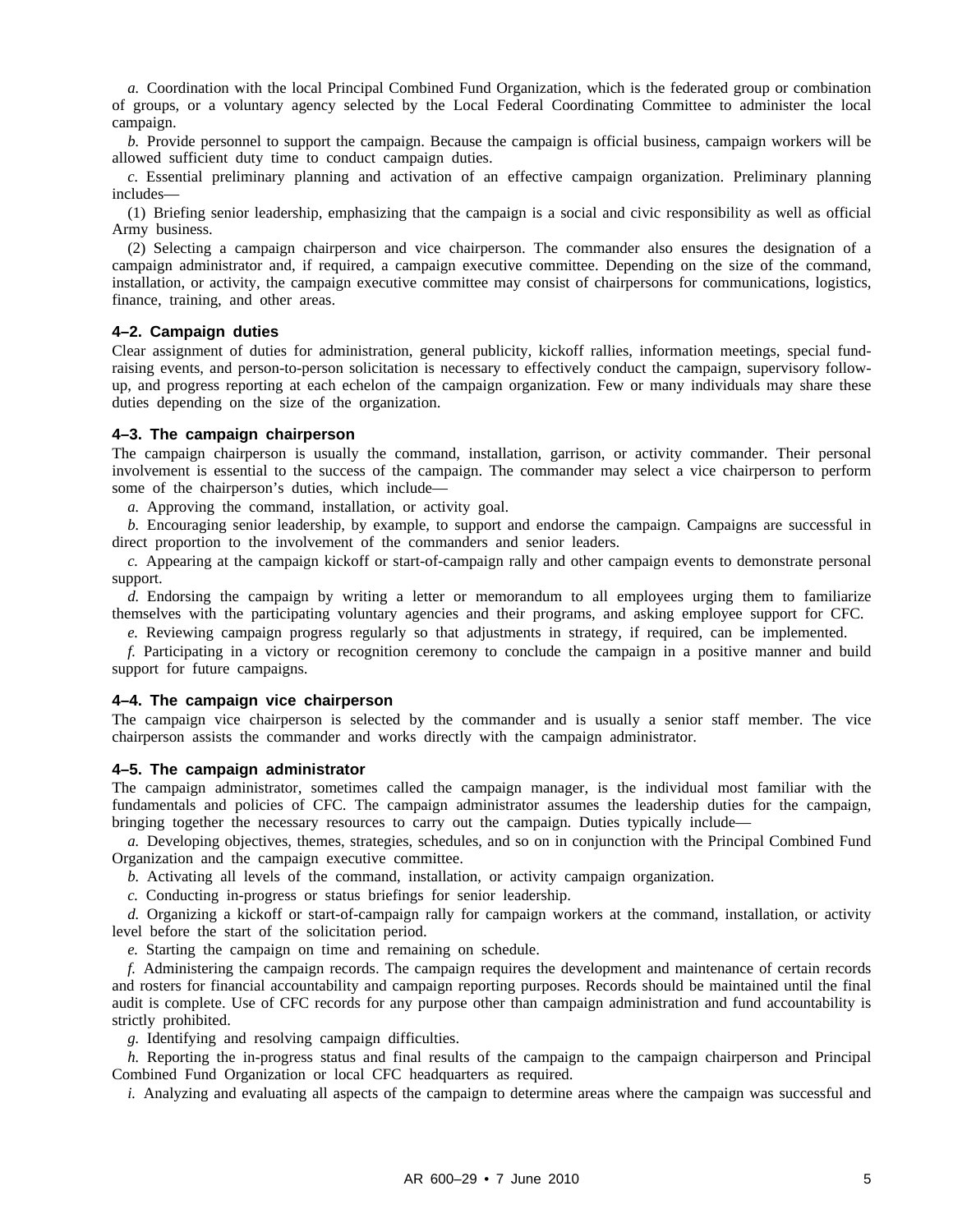why, as well as areas that could improve. This analysis will provide a knowledge base and planning tool for the following year's campaign administrator.

#### **4–6. The communications chairperson**

The communications chairperson develops promotional strategy and provides motivation for giving by educating employees and running a commandwide, installationwide, or activitywide communications program. Duties may include—

*a.* Use of all command and public information channels available to inform employees about the campaign and the programs of participating voluntary agencies. These efforts may include, but are not limited to, bulletin board posters, magazines, periodicals, campaign films, and so on.

*b.* Planning for and designing special command, installation, or activitywide promotion materials as necessary.

- *c.* Assisting in planning the kickoff or start-of-campaign rallies and other special events.
- *d.* Planning and coordinating keyworker visits to participating CFC voluntary agencies.
- *e.* Assisting in planning a victory or end-of-campaign recognition ceremony.

*f.* Publicizing or reporting campaign progress to employees.

#### **4–7. The logistical chairperson**

The logistical chairperson provides support to the executive committee. Typical duties include—

- *a.* Distributing campaign supplies and materials.
- *b.* Providing any equipment needed by executive committee members.
- *c.* Assisting with the logistics for campaign events.
- *d.* Arranging for courier or transportation services in support of the campaign.

#### **4–8. The training chairperson**

The training chairperson works with the Principal Combined Fund Organization to acquire current campaign information for training campaign workers. Duties include—

*a.* Developing the training program for all campaign workers to become familiar with CFC policies, materials, and administrative details involved in the campaign. Training will specifically emphasize the correct methods for noncoercive solicitation and the appropriate methods for processing confidential contributions.

*b.* Developing training schedules for people, facilities, and equipment.

*c.* Selecting and training the instructors and, if needed, conducting the training sessions for campaign workers before the start of the campaign.

*d.* Encouraging subordinate elements within the command, installation, or activity to schedule information meetings or rallies so that every employee is thoroughly briefed on the objectives, benefits, and needs of the programs CFC supports.

#### **4–9. The finance chairperson**

The finance chairperson designs the reporting systems to assist in the financial assessment of the campaign. Duties typically include—

*a.* Conducting systems analysis, in conjunction with the local Principal Combined Fund Organization, campaign administrator, and the campaign executive committee, to determine all required reports and reporting procedures.

*b.* Establishing a central CFC receipt office at the command, installation, or activity for the purpose of collecting and forwarding confidential or anonymous contributions.

*c.* Arranging for the tabulation of campaign information and for a weekly or regularly scheduled progress report from the campaign coordinator for each subordinate element.

*d.* Analyzing progress and providing regular feedback to the campaign administrator and the Principal Combined Fund Organization.

*e.* Preparing a final report that provides analysis of key measurements for the campaign administrator and as required by the Principal Combined Fund Organization. This final report also becomes a valuable tool for planning and goal setting during future campaigns.

#### **4–10. The campaign coordinator**

The campaign coordinator is the individual who is appointed to administer and conduct the campaign at the subordinate element or organization level. The duties of the coordinator are similar to that of the campaign administrator, except the area of obligation resides at the subordinate element or organization level. Depending on the size of the subordinate element or organization, one or more assistant coordinators may also be appointed, each managing three or more keyworkers. The coordinator's duties include, but are not limited to—

*a.* Developing a campaign schedule as a framework for organizing and scheduling events at the coordinator's level of the campaign.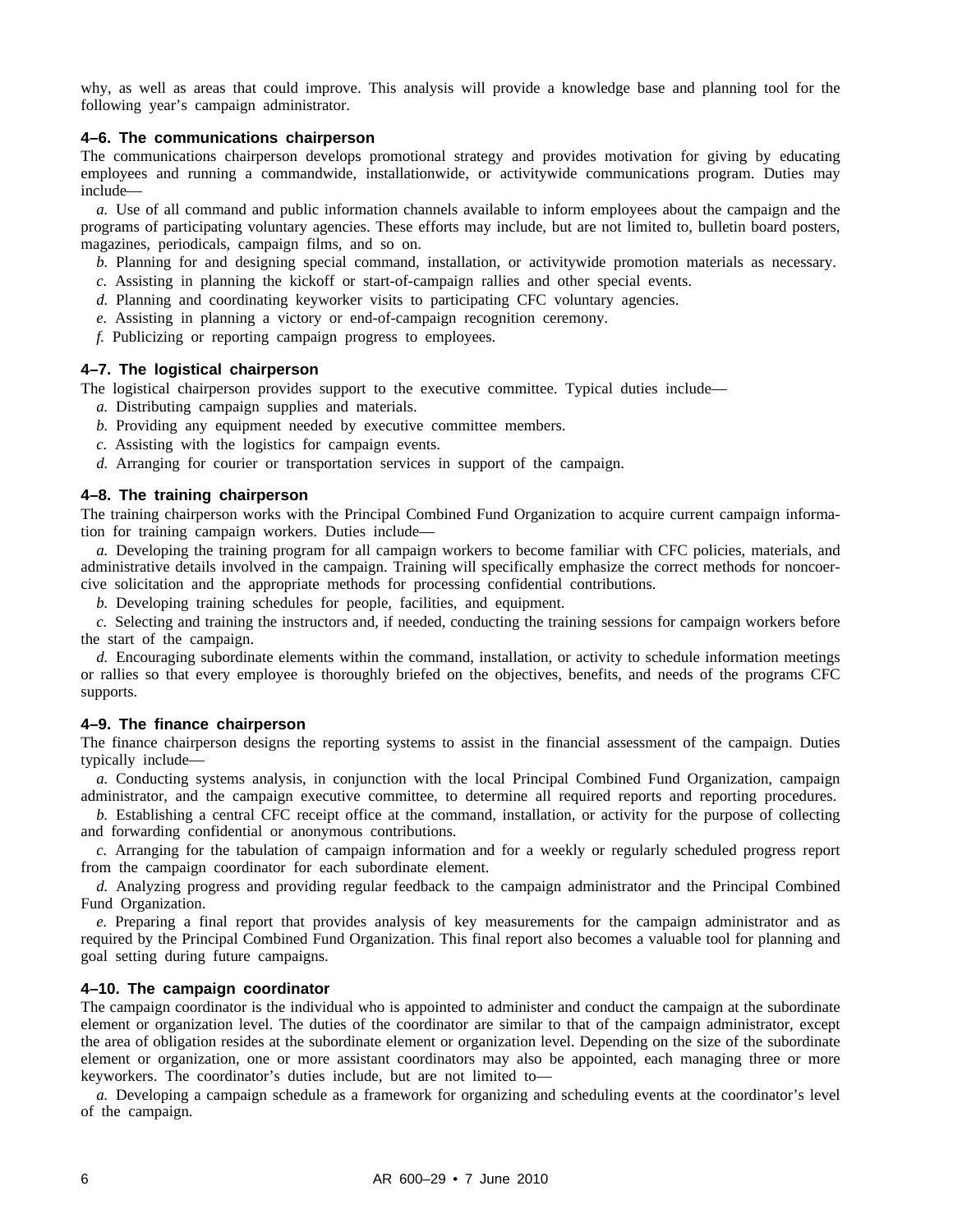*b.* Appointing keyworkers to solicit employees. One keyworker should be appointed for every 10 to 20 people in the organization. The individuals selected should be interested, able, and enthusiastic.

*c.* Working with the training chairperson to coordinate and schedule keyworker training or orientation sessions.

*d.* Assigning to each keyworker the area or employees to solicit.

*e.* Distributing campaign materials to keyworkers.

*f.* Ensuring that the President's message, the commander's or chairperson's letter or memorandum, and other CFC information literature are dispersed to every employee.

*g.* Assisting with logistics for special campaign meetings or events within the organization.

*h.* Monitoring the results of keyworker solicitations and making regular in-progress reports to the finance chairman or other designated campaign official.

*i.* Verifying the accuracy of each keyworker's report and ensuring that all monies and pledges are deposited or forwarded to the appropriate reception point.

#### **4–11. The campaign keyworker**

The campaign keyworker is the individual who actually solicits the employees of their organization for contributions to CFC. As the name implies, this individual is the key to the success or failure of the campaign. Keyworker duties include—

*a.* Attending scheduled training or orientation sessions and being familiar with all campaign procedures, materials, and literature. The keyworker must know and understand the fundamentals of noncoercive solicitation and how to appropriately process confidential contributions.

*b.* Attending the campaign kickoff for his or her organization.

*c.* Soliciting assigned employees, which includes giving each individual a pledge card, the brochure listing all participating voluntary agencies, and other CFC literature. Solicitations may be one-on-one or by group.

*d.* Following up on the solicitation to get the potential contributor's decision to give or not to give, if the decision is not given or indicated during the initial contact.

*e.* Collecting pledge cards from contributors; delivering the monies or pledges to the organization campaign coordinator, designated individual, or reception point; and reporting results to the coordinator.

*f.* Answering questions potential contributors may have about the campaign.

#### **Chapter 5 Authorized Combined Federal Campaign Fund-Raising Techniques**

#### **5–1. Fund-raising practices**

True voluntary giving is fundamental to DA fund-raising activities. All methods, techniques, and strategies used to enhance fund-raising will be practiced within the limits and the spirit of noncoercive, voluntary giving. This does not prohibit campaign practices established to provide a focus for team spirit, unity of purpose, and organizational pride. When those practices are applied with a noncoercive intent and manner, they can contribute materially to campaign success.

#### **5–2. Dollar goals**

Although not required, the establishment of a dollar goal for the command, installation, or activity can provide direction and motivation to a campaign as well as a measure of campaign progress. Goals can help campaign workers and employees focus on what can be accomplished in terms of helping others. When set, goals should be challenging yet achievable and should reflect the potential of the command, installation, or activity.

*a.* By apportioning the goal equitably among subordinate activities in the command, installation, or activity, each group shares responsibility in the team effort and has a mark for gauging its accomplishment.

*b.* The commander's judgment will ensure that subordinates keep the campaign focus on their civic and social responsibility to help others, while reminding them that goal attainment is only a method of measurement.

#### **5–3. Publicity**

The objective of publicity is to motivate support for CFC by educating employees through a well-planned and wellexecuted communications program.

*a.* Campaign promotional materials, such as the contributor brochure that lists participating voluntary agencies, videotapes, and films, will be developed locally under the direction of the Local Federal Coordinating Committee and will be printed and supplied by the Principal Combined Fund Organization. Other promotional items that may be available include balloons, posters, counter cards, lapel pins, and miscellaneous materials. The Principal Combined Fund Organization usually provides these items free of charge. Generous use of promotional materials is encouraged to keep the CFC image present during the campaign period.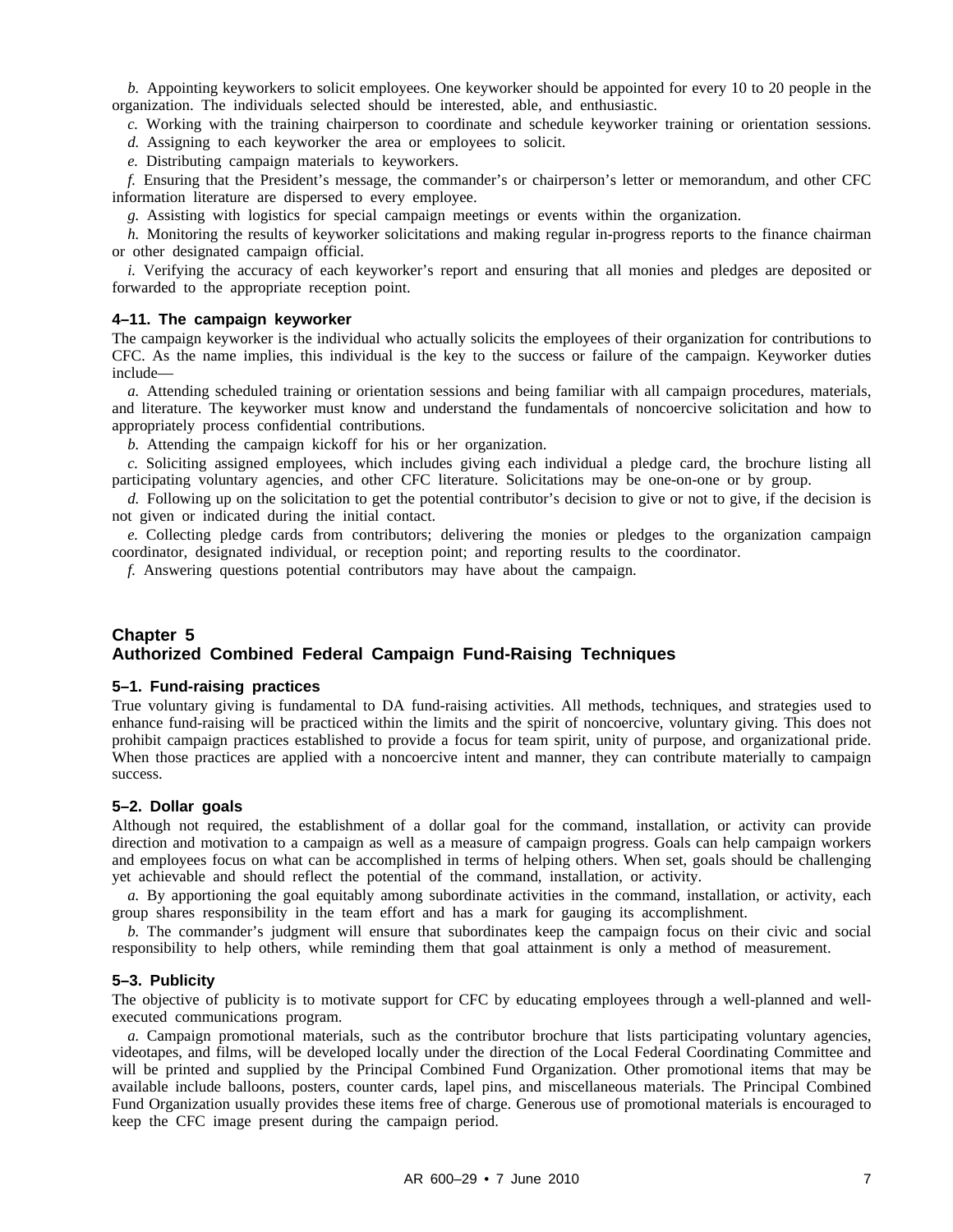*b.* Special events are helpful in promoting understanding of and support for the campaign. Examples of such events include campaign breakfasts, luncheons, public meetings, rallies, raffles (raffles must be designed in accordance with para 3–3 so that they are not gambling), bake sales, athletic events, or other events that feature speeches, addresses, and appearances by senior command leaders and prominent members of the local community.

*c.* Preparation and public display of bar graphs, thermometers, and other types of charts showing the in-progress status of the overall campaign, as well as campaign status for each subordinate activity of the command, installation, or activity, are permitted. When used as a method to promote team spirit, build organizational pride, and help employees focus on the accomplishment of the campaign, these types of visual displays are not coercive, but are positive measures contributing to the success of the campaign.

*d.* Tours to voluntary agencies participating in CFC can help campaign workers understand the necessity for a fund drive. The value of seeing what is accomplished by the monies collected is an effective way to personalize CFCsupported programs and motivate campaign workers.

*e.* Publicizing examples of the work performed by voluntary agencies helps to humanize the campaign. However, a promotion that emphasizes one voluntary agency or group of agencies over others is prohibited. All voluntary agencies and federations participating in CFC will be promoted equally.

(1) It is prohibited to distribute to campaign workers or employees brochures or other promotional literature from individual voluntary agencies or federations when the literature does not represent all of the agencies and federations participating in CFC. These materials may, however, be made available or displayed in personnel offices, health facilities, and other areas where such literature is usually found. No special effort will be undertaken to display these materials when sufficient space or display facilities are not available.

(2) Involvement in CFC kickoff events or rallies by officials or members of participating voluntary organizations is permitted. However, it must be made clear to the speaker before his or her appearance that remarks must portray the good works of all CFC organizations, not just the speaker's own group. This limitation does not prohibit a speaker from using examples of the services performed by the speaker's organization as representing the types of work CFC supports.

#### **5–4. Awards**

It is important to recognize the accomplishments of the campaign and thank the individuals who ran the campaign. Recognition of these efforts provides a positive conclusion to the campaign. Presentation of awards to the command, installation, or activity or to elements within the command, as well as awards to individual campaign workers for outstanding service to the campaign, are permitted within the following guidelines:

*a.* Awards to the command or elements of the command for achieving assigned goals, attaining specific categories of giving, or attaining specific levels of giving combined with achieving specific levels of participation will be created or initiated by the Principal Combined Fund Organization or Local Federal Coordinating Committee, who will establish criteria for these awards. The Army will not initiate or create awards for these categories of recognition. However, this regulation does not prohibit higher headquarters from endorsing such awards.

*b.* Awards to individuals are permitted to recognize exceptional performance to the campaign. These awards include certificates of appreciation or achievement, and letters of appreciation or commendation.

*c.* Only awards created by the Principal Combined Fund Organization or Local Federal Coordinating Committee will be given to individuals for contributions keyed to percent of salary. These non-Army awards may be in the form of pins, certificates, or other types of honorary recognition. These awards will not be of more than nominal value. It is the commander's choice to endorse or present these types of awards.

*d.* Awards to Army organizations or campaign workers by individual voluntary agencies or federations for CFC accomplishments are prohibited.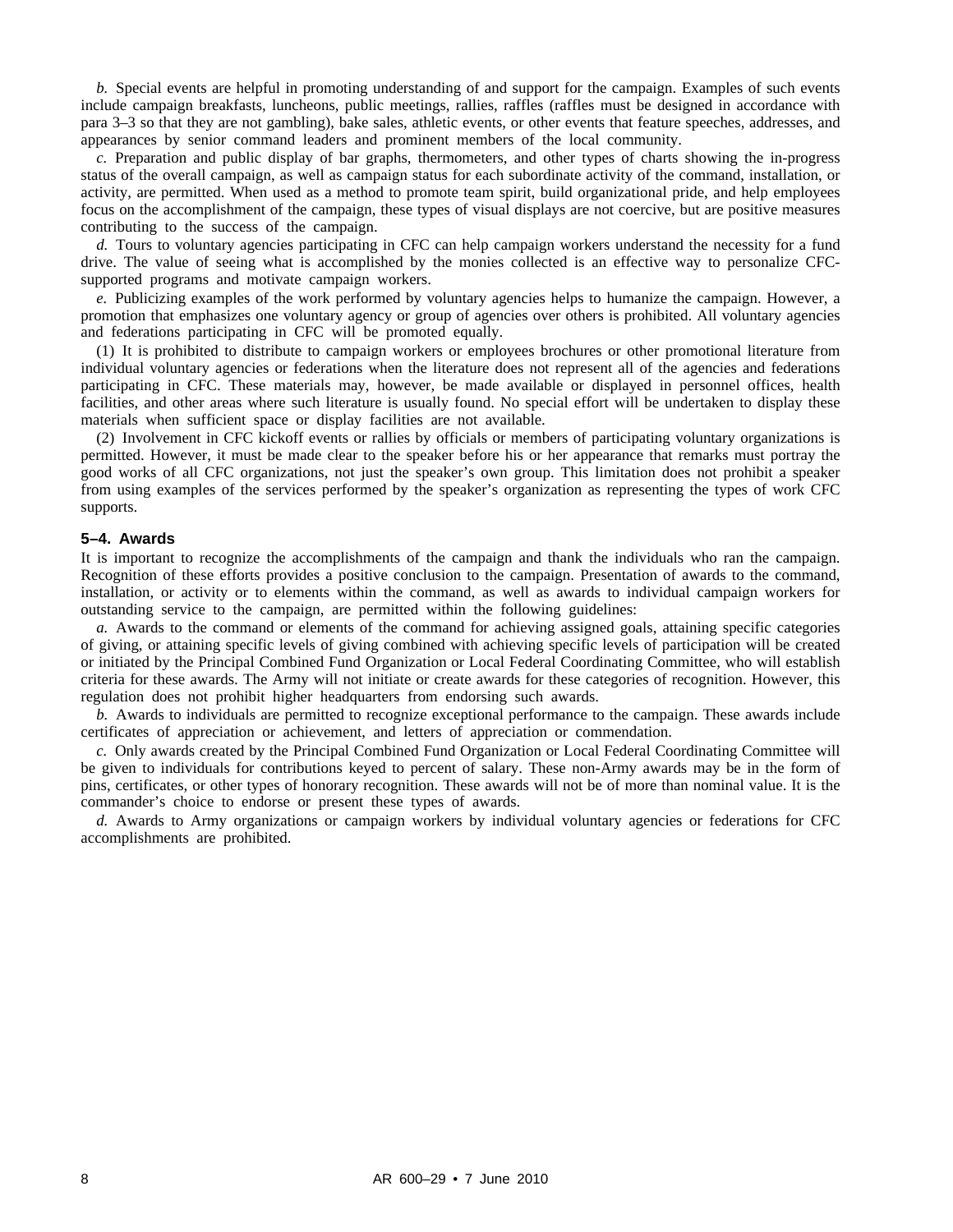#### **Appendix A References**

**Section I Required Publications**

This section contains no entries.

#### **Section II**

#### **Related Publications**

A related publication is a source of additional information. The user does not have to read it to understand this publication.

**AR 165–1**

Chaplain Activities in the United States Army

#### **AR 210–22**

Private Organizations on Department of the Army Installations

#### **AR 215–1**

Military Morale, Welfare, and Recreational Activities and Nonappropriated Fund Instrumentalities

**AR 600–20** Army Command Policy

**AR 608–1** Army Community Service Center

**AR 870–20** Army Museums, Historical Artifacts, and Art

**AR 930–4** Army Emergency Relief

**DOD 5500.7–R** Joint Ethics Regulation (JER) (Available at http://www.dtic.mil/whs/directives/.)

#### **DODI 5035.01**

Combined Federal Campaign (CFC) Fund-Raising Within the Department of Defense (Available at http://www.dtic. mil/whs/directives/.)

#### **DODI 5035.05**

DOD Combined Federal Campaign – Overseas (CFC-O) (Available at http://www.dtic.mil/whs/directives/.)

#### **5 CFR 735.201**

What are the restrictions on gambling? (Available at http://www.gpoaccess.gov.)

#### **5 CFR 950**

Solicitation of Federal Civilian and Uniformed Service Personnel for Contributions to Private Voluntary Organizations (Available at http://www.gpoaccess.gov.)

#### **5 CFR 2635.808**

Fundraising activities (Available at http://www.gpoaccess.gov.)

#### **32 CFR 234**

Conduct on the Pentagon Reservation (Available at http://www.gpoaccess.gov.)

#### **41 CFR 101–20**

Management of Buildings and Grounds (Available at http://www.gpoaccess.gov.)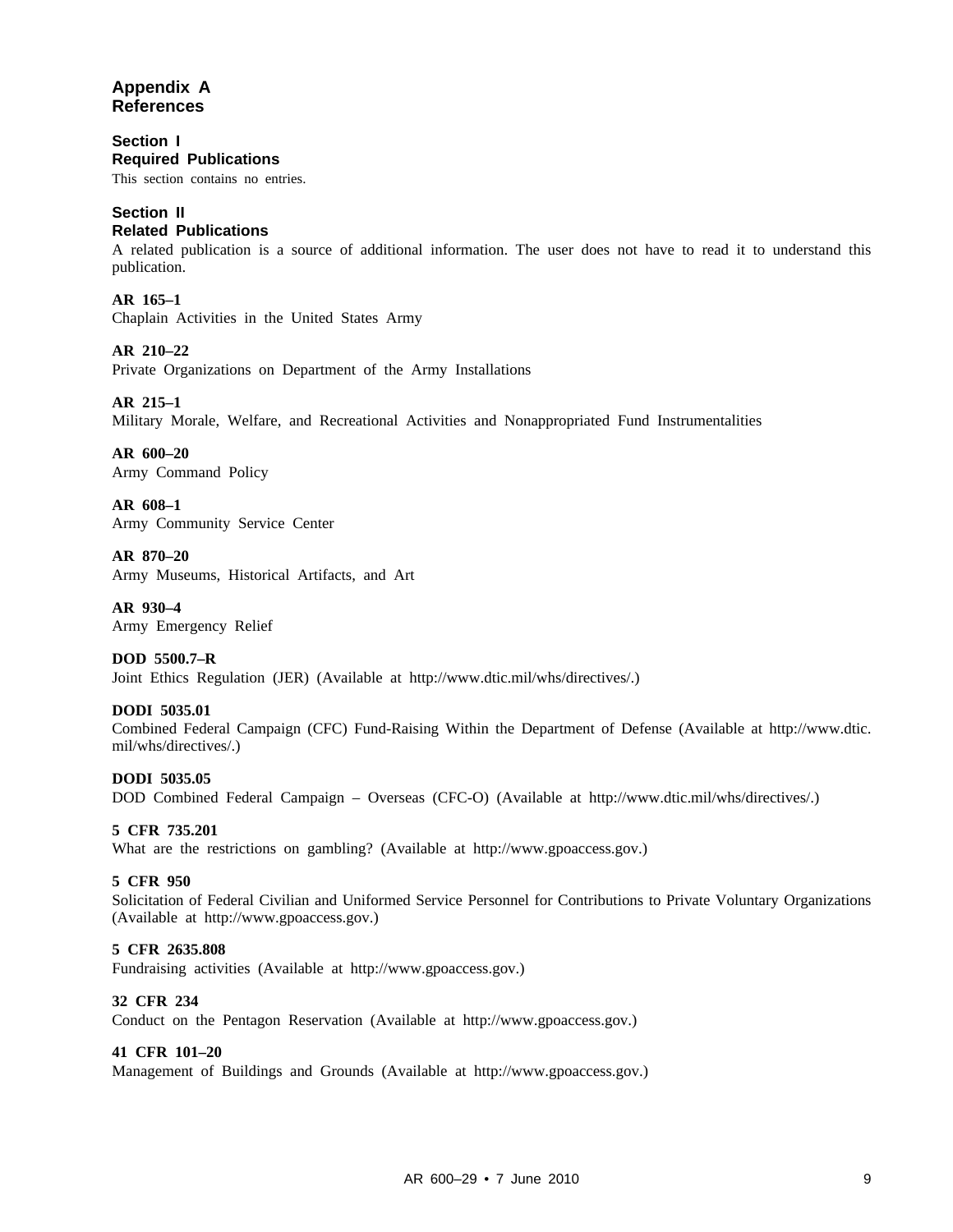#### **41 CFR 102–74.410**

Soliciting, vending and debt collection (Available at http://www.gpoaccess.gov.)

#### **PL 100–202**

Treasury, Postal Service, and General Government Appropriations Act of 1988 (Available at http://thomas.loc.gov.)

#### **EO 12353**

Executive Order: Charitable fund-raising (Available at http://www.archives.gov.)

#### **EO 12404**

Executive Order: Charitable fund-raising (Available at http://www.archives.gov.)

#### **18 USC 1301 through 18 USC 1307**

Lotteries (Available at http://www.gpoaccess.gov.)

#### **DAEOgram 8/25/1993**

Fund-raising Activities (Available at http://www.usoge.gov/ethics\_guidance/daeograms/dgr\_files/1993/DO93024.aspx.)

#### **DAEOgram 3/22/1994**

Fund-raising Activities (Available at http://www.usoge.gov/ethics\_guidance/daeograms/dgr\_files/1994/DO94013.aspx.)

#### **Section III**

**Prescribed Forms**

This section contains no entries.

**Section IV Referenced Forms** DA Forms are available on the Army Publishing Directorate Web site at http://www.apd.army.mil.

**DA Form 11–2** Internal Control Evaluation Certification

#### **DA Form 2028**

Recommended Changes to Publications and Blank Forms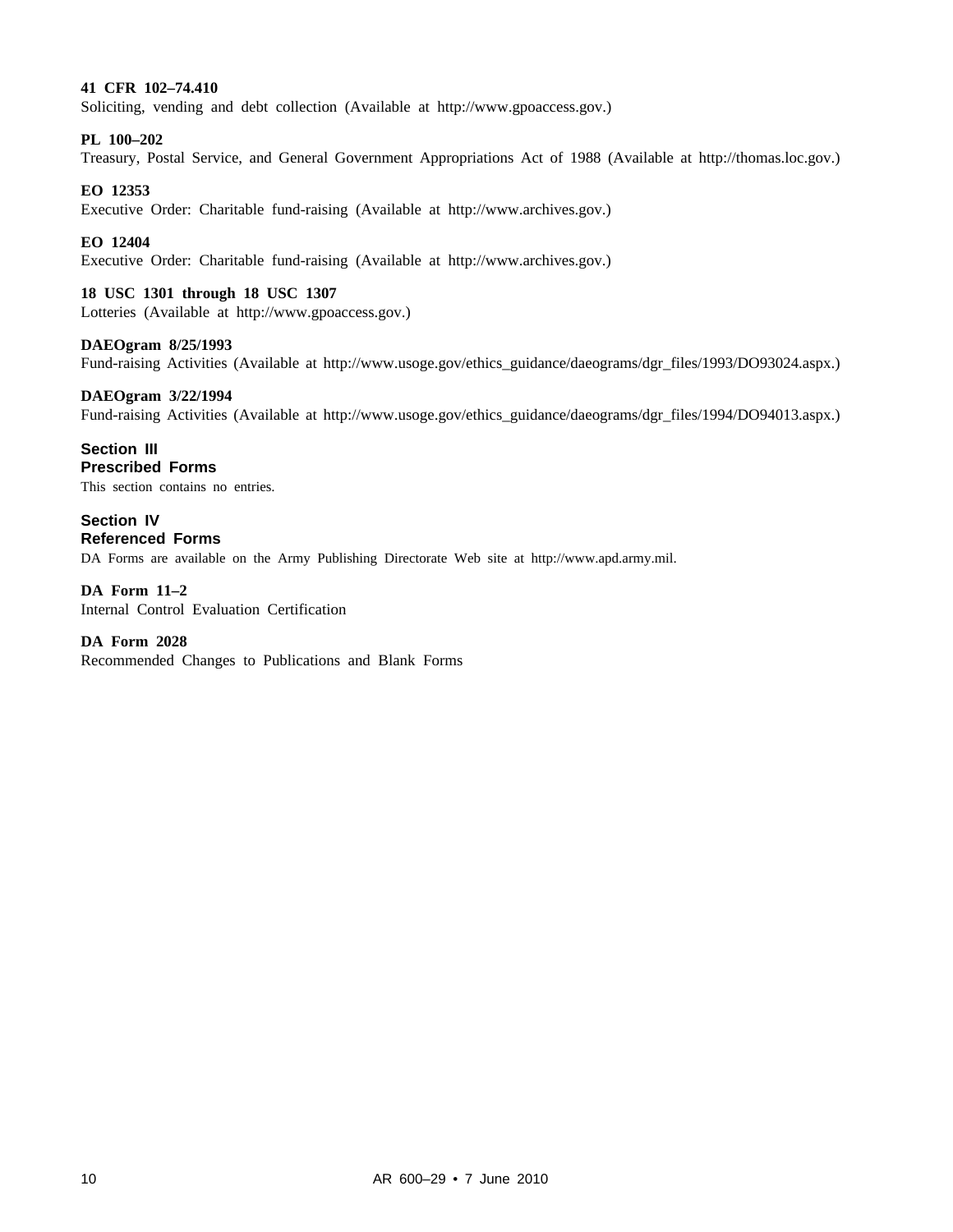#### **Appendix B Management Control Evaluation Checklist**

#### **B–1. Function**

The function covered by this checklist is the administration of Army fund-raising.

#### **B–2. Purpose**

The purpose of this checklist is to assist Headquarters, Department of the Army; field operating agencies; Army Commands; and installations in evaluating the key management controls outlined in paragraph B–4. This checklist is not intended to cover all controls.

#### **B–3. Instructions**

Answers must be based on the actual testing of management controls (such as document analysis, direct observation, sampling, and simulation). Answers that indicate deficiencies must be explained and corrective action indicated in supporting documentation. These key management controls must be formally evaluated at least once every 5 years. Certification that this evaluation has been conducted must be accomplished on DA Form 11–2 (Internal Control Evaluation Certification).

#### **B–4. Test questions**

(1) Did each organization have a campaign management team (chairperson, vice chairperson, campaign coordinator, team captains, and keyworkers) to conduct the fund-raising campaign?

- (2) Were the chairperson and vice chairperson briefed on their roles and responsibilities?
- (3) Was training provided for the campaign manager, team captains, and keyworkers?
- (4) Was there a timely distribution of campaign materials?
- (5) Was there an approved method for collecting contributions?
- (6) Were the appropriate copies of the pledge forms turned in to the correct location on a weekly basis?
- (7) Was a checks and balances system in place to ensure proper handling of contributions?
- (8) Were the approved forms completed for turning in contributions to the designated drop-off facility?
- (9) Was a weekly report of contributions collected, prepared, and submitted?
- (10) Did each account balance with the higher headquarters weekly audit report?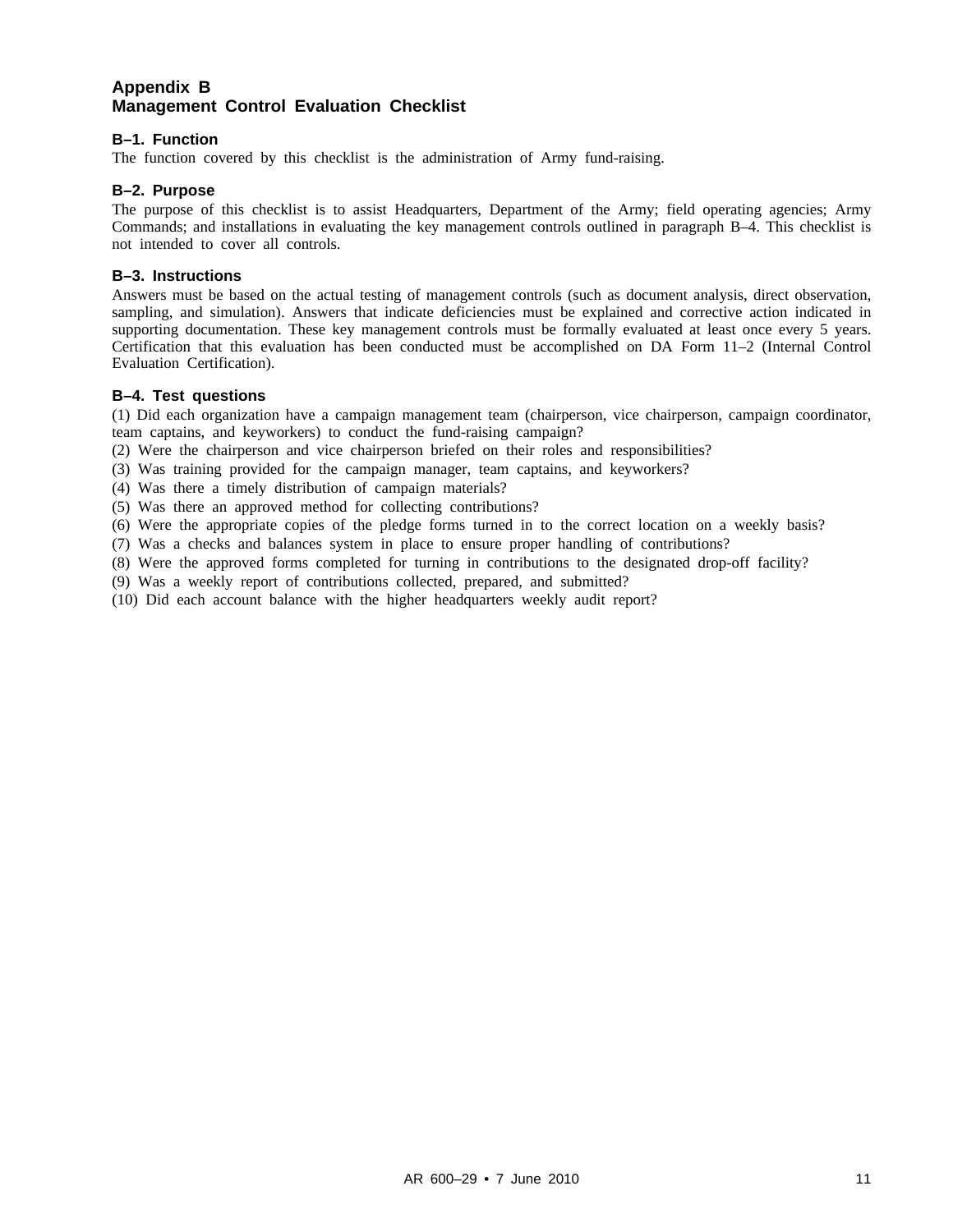#### **Glossary**

**Section I Abbreviations**

**AER** Army Emergency Relief

**AR** Army regulation

**CFC** Combined Federal Campaign

**CFC-O** Combined Federal Campaign-Overseas

**CFR** Code of Federal Regulations

**DA** Department of the Army

**DOD** Department of Defense

**DODI** Department of Defense instruction

**EO** Executive Order

**OPM** U.S. Office of Personnel Management

**PL** Public Law

**Section II Terms**

#### **Combined Federal Campaign**

The charitable fund-raising program established and administered by the Director, OPM pursuant to EO 12353 as amended by EO 12404.

#### **Federations**

A group or combination of voluntary agencies combined into a federation for the purpose of participating in CFC. National federations consist of agencies such as the United Way of America, International Services Agencies, and the American Red Cross. Local federations may consist of 15 or more local voluntary agencies.

#### **Fund-raising**

Any activity conducted for the purpose of collecting money, goods, or a non-Federal fund support for the benefit of others.

#### **Local Federal Coordinating Committee**

The group of Federal officials designated by the Director, OPM to conduct CFC in a particular community. The head of the local federation installation with the largest number of employees is tasked with organizing the Local Federal Coordinating Committee and ensuring that it carries out its responsibilities in accordance with 5 CFR 950.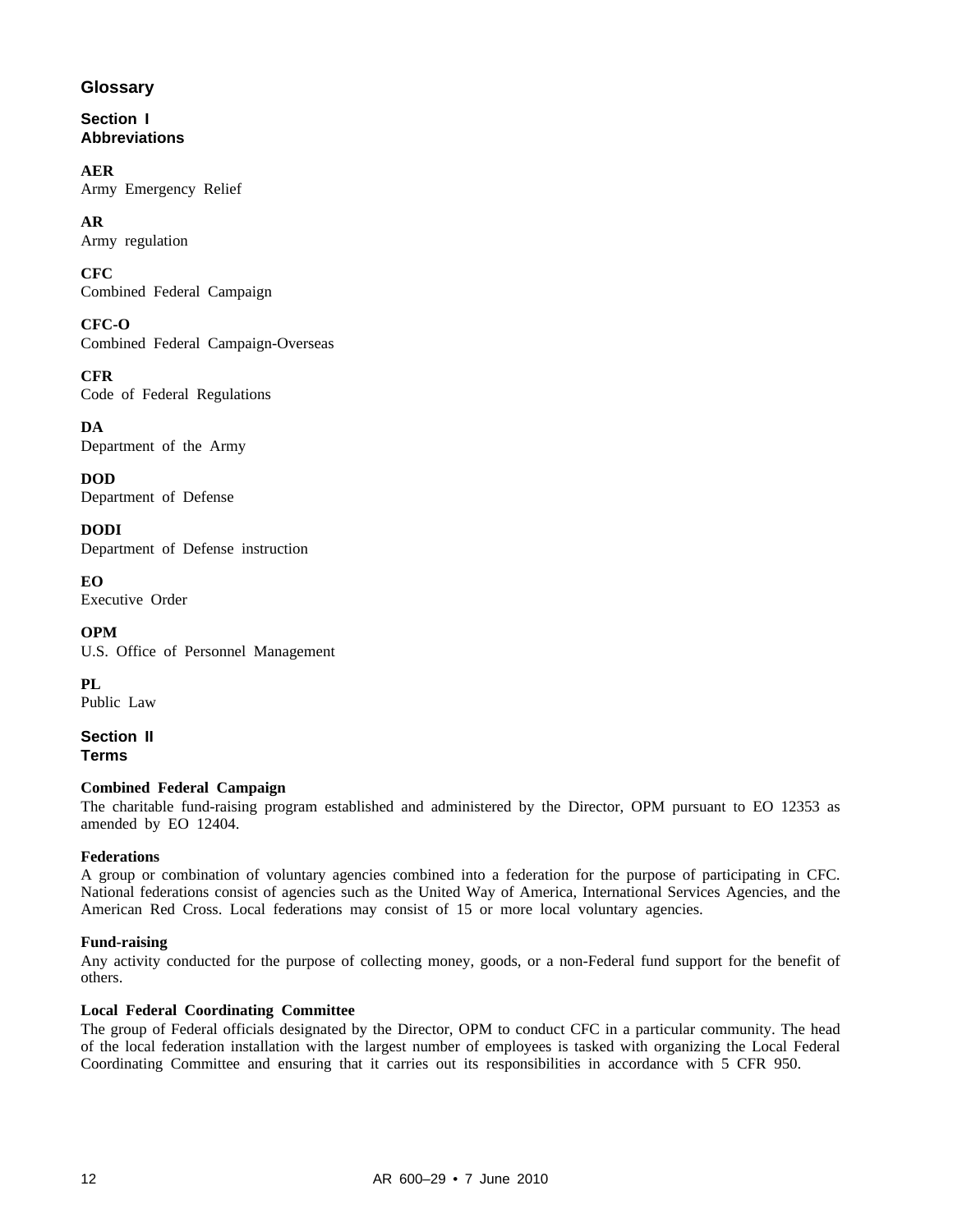#### **On-the-job fund-raising**

Fund-raising targeting Federal employees and members of the uniformed Services at their places of employment or duty station during working hours.

#### **Payroll withholding**

A single allotment (or pledged contribution) that is apportioned into equal amounts for deduction each pay period during the year. Payroll withholdings are also called payroll deductions and payroll allotments. Payroll withholdings for AER may be designated for a period of 3 to 12 months. CFC payroll withholdings are for a term of 1 year, starting with the first pay period in January and ending with the last pay period in December.

#### **Principal Combined Fund Organization**

The federated group or combination of groups, or an individual voluntary agency selected by the Local Federal Coordinating Committees, to administer the local CFC under the direction and control of the Local Federal Coordinating Committee and the Director, OPM.

#### **Undesignated funds**

The CFC contributions the contributor has not designated to be given to a specific voluntary agency or federated group. Undesignated funds are distributed according to a formula approved by the Director, OPM and publicized before the campaign.

#### **Voluntary agency**

An agency that is a private, nonprofit, philanthropic, human health, or welfare organization that participates in CFC.

#### **Section III Special Abbreviations and Terms**

This section contains no entries.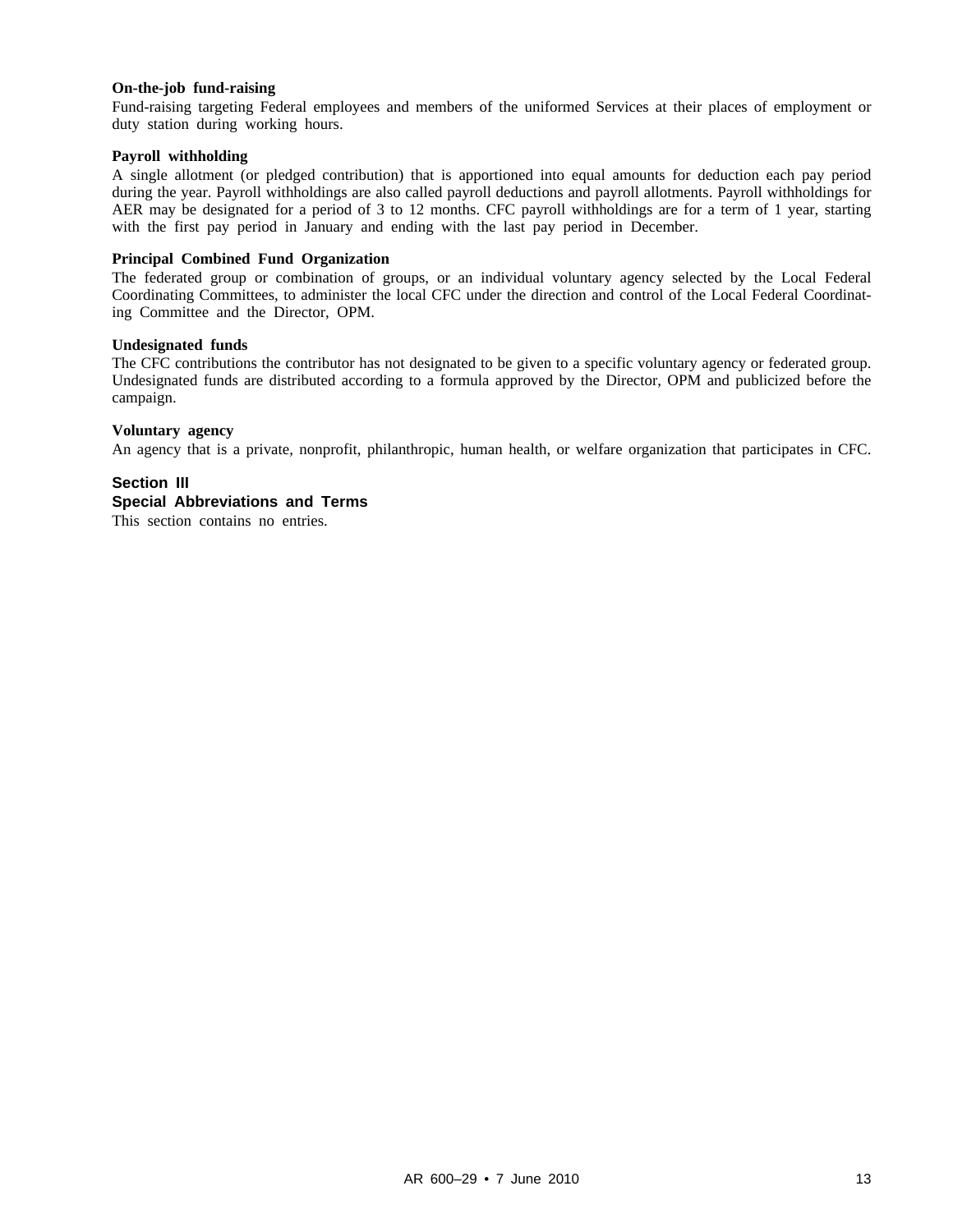**UNCLASSIFIED PIN 004320–000**